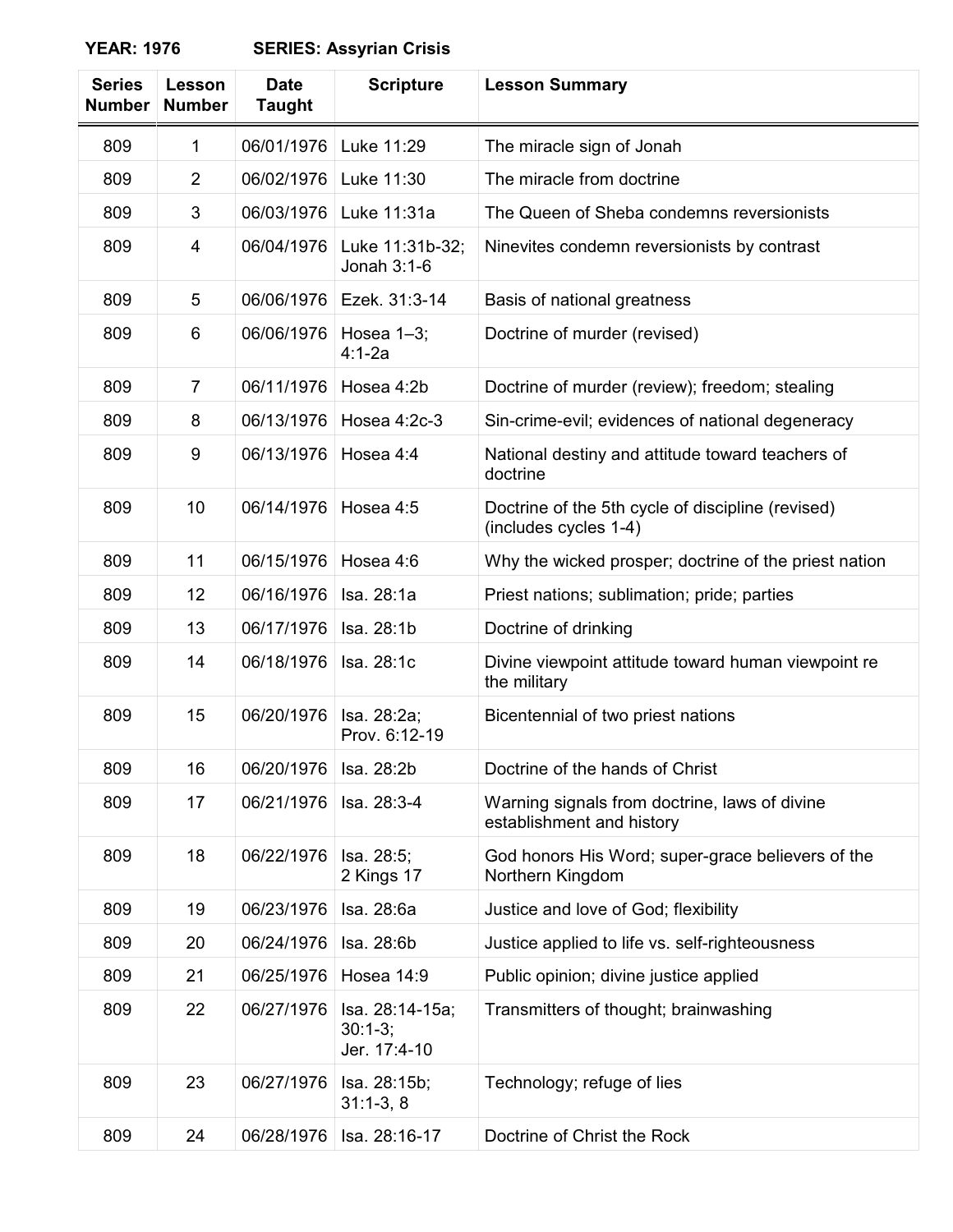## **YEAR: 1976**

| <b>SERIES: Assyrian Crisis</b> |  |  |
|--------------------------------|--|--|
|--------------------------------|--|--|

| <b>Series</b><br><b>Number</b> | Lesson<br><b>Number</b> | <b>Date</b><br><b>Taught</b> | <b>Scripture</b>                                   | <b>Lesson Summary</b>                                                                                     |
|--------------------------------|-------------------------|------------------------------|----------------------------------------------------|-----------------------------------------------------------------------------------------------------------|
| 809                            | 25                      | 06/29/1976                   | Isa. 28:18                                         | Doctrine of divine attributes (essence)                                                                   |
| 809                            | 26                      | 06/30/1976                   | Isa. 36:1; 38:1-6;<br>2 Kings 18:5-7,<br>13, 16    | Hezekiah; Sennacherib's three campaigns                                                                   |
| 809                            | 27                      | 07/01/1976                   | Isa, 36:2                                          | Assyrian Army: organization and tactics                                                                   |
| 809                            | 28                      | 07/02/1976                   | Isa. 36:3-4;<br>22:12-22                           | Propaganda bulletin #1-destroy authority                                                                  |
| 809                            | 29                      | 07/03/1976                   | Isa. 36:5-6;<br>2 Chron. 32:5-9                    | Bulletin #2-doctrine of the reed; professionalism                                                         |
| 809                            | 30                      | 07/03/1976                   | Isa. 36:7;<br>2 Kings 18:1-6                       | Bulletin #3–religion; thesis-antithesis-synthesis; 6-fold<br>plan of illuminati and Stalin                |
| 809                            | 31                      | 07/03/1976                   | Isa. 36:8-9;<br>Hosea 14:3                         | Bulletin #4-5; Korean communist brainwashing of<br>American POW's                                         |
| 809                            | 32                      | 07/04/1976                   | Isa. 36:10-13;<br>Ex. 20:7                         | Psychological warfare bulletin #6-"It is God's will"                                                      |
| 809                            | 33                      | 07/04/1976                   | Isa. 36:14-15                                      | Bulletin #7-discredit the leader so his policy falls                                                      |
| 809                            | 34                      | 07/05/1976                   | Isa. 36:16                                         | MacArthur 6/31/1951; doctrine of the ambush of evil;<br>attack the person: ruin his message and authority |
| 809                            | 35                      | 07/05/1976                   | Isa. 36:17-18                                      | Person-Authority-Policy of the message issue                                                              |
| 809                            | 36                      | 07/06/1976                   | Isa. 36:19-22                                      | Historical interpretation and false analogies                                                             |
| 809                            | 37                      | 07/07/1976                   | Isa. 28:7-9a                                       | Alcoholic and legalistic reversionism                                                                     |
| 809                            | 38                      | 07/08/1976                   | Isa. 28:9-10                                       | Isaiah's sarcasm in the language of drunks                                                                |
| 809                            | 39                      | 07/09/1976                   | Isa. 28:10,11                                      | Doctrine of the gift of tongues; warning of the fifth cycle                                               |
| 809                            | 40                      | 07/11/1976                   | Isa. 28:12-13                                      | Tongues: prophecy-true-false re fifth cycle of discipline                                                 |
| 809                            | 41                      | 07/11/1976                   | Isa. 37:1                                          | U.S. Military policy switch; sackcloth                                                                    |
| 809                            | 42                      | 07/12/1976                   | Isa. 37:2-3a;<br>38:1-6; 22:20-23<br>Lev. 26:14-38 | Doctrine of the five cycles of discipline (points 1-4)                                                    |
| 809                            | 43                      | 07/13/1976                   | Isa. 37:3b-5                                       | U.S. foundries; doctrine of the five cycles of discipline<br>$(points 5-8)$                               |
| 809                            | 44                      | 07/14/1976                   | Isa. 37:6a                                         | Faith-rest applications; submission to authority; doctrine<br>of fear (points 1-8)                        |
| 809                            | 45                      | 07/15/1976                   | Isa. 37:6b-7                                       | National arrogance leads to destruction                                                                   |
| 809                            | 46                      | 07/16/1976                   | Isa. 37:8, 31                                      | Libnah cf. Lachish; the remnant principle; the pivot                                                      |
| 809                            | 47                      | 07/18/1976                   | Isa. 37:1b-33                                      | Hurricane analogy to history, catastrophe                                                                 |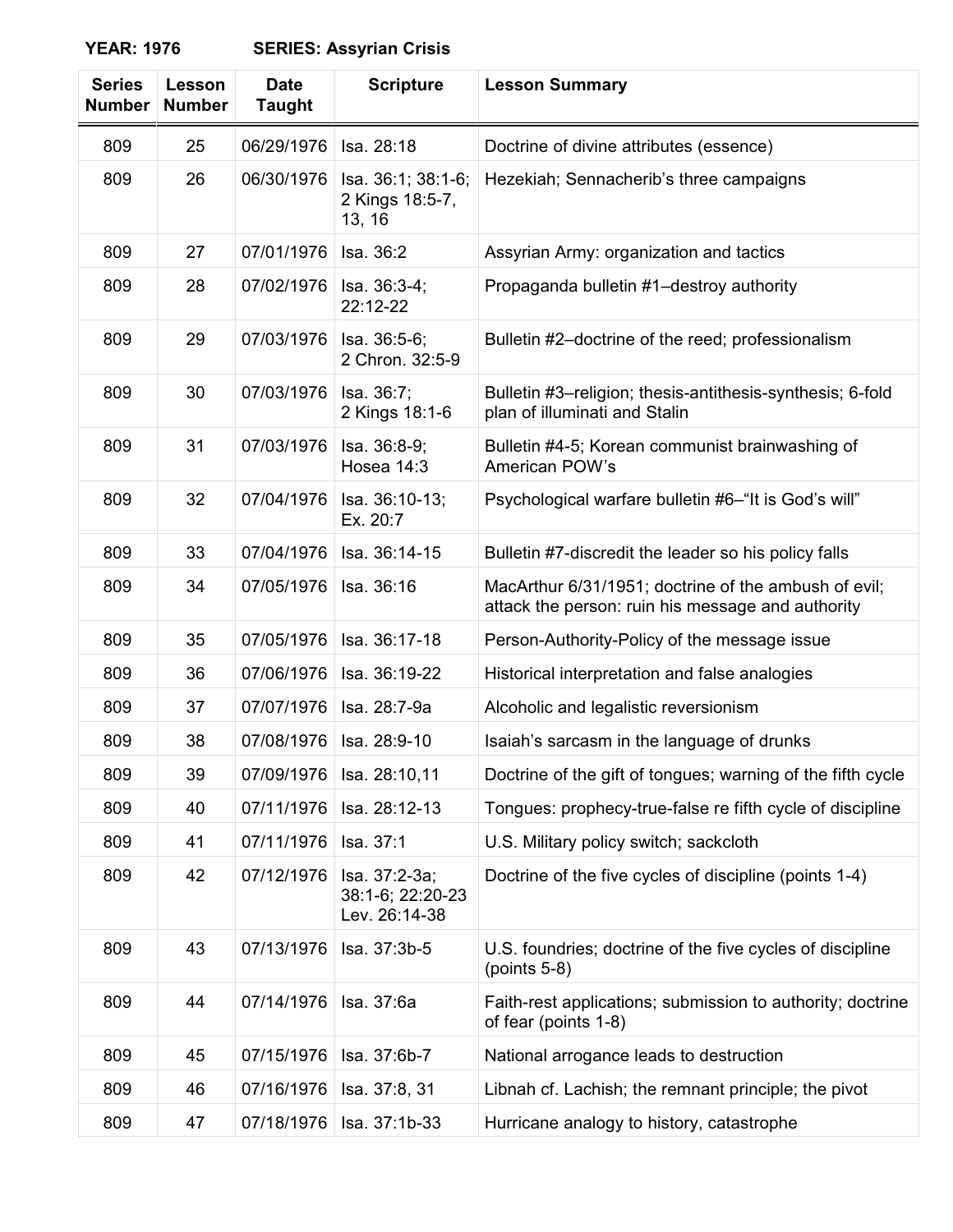## **YEAR: 1976 SERIES: Assyrian Crisis**

| <b>Series</b><br><b>Number</b> | Lesson<br><b>Number</b> | <b>Date</b><br><b>Taught</b> | <b>Scripture</b>              | <b>Lesson Summary</b>                                                                                           |
|--------------------------------|-------------------------|------------------------------|-------------------------------|-----------------------------------------------------------------------------------------------------------------|
| 809                            | 48                      | 07/18/1976                   | Isa. 37:34-37                 | Historical interpretation and the pivot; end of the<br>185,000 Assyrians                                        |
| 809                            | 49                      | 07/19/1976                   | Isa. 37:38;<br>Ps. 76         | Inscription; Sennacherib; summary of Isaiah's ministry;<br>music                                                |
| 809                            | 50                      | 07/20/1976                   | Ps. 76:1-3                    | Doctrine and divine attributes: the only security; doctrine<br>of the essence of God (points 1 and 3 only)      |
| 809                            | 51                      | 07/21/1976                   | Ps. 76:4                      | Introduction; doctrine of divine attributes: absolute                                                           |
| 809                            | 52                      | 07/22/1976                   | Ps. 76                        | Doctrine of divine attributes: relative                                                                         |
| 809                            | 53                      | 07/23/1976                   | Ps. 76:4-6                    | Doctrines of glory and the death sleep; plunderers<br>(mountains of prey)                                       |
| 809                            | 54                      | 07/23/1976                   | Ps. 76:7                      | Fear-respect-awe-love and divine justice                                                                        |
| 809                            | 55                      | 07/25/1976                   | Ps. 76:8-9                    | Divine justice and the Supreme Court of Heaven                                                                  |
| 809                            | 56                      | 08/01/1976                   | Ps. 76:10a                    | Absolute attributes re the wrath of God and of man                                                              |
| 809                            | 57                      | 07/27/1976                   | Isa. 36:6                     | Doctrine of divine attributes<br>(S. California conference)                                                     |
| 809                            | 58                      | 07/27/1976                   | Isa. 36:6                     | Doctrine of divine attributes (continued); "justice"<br>(S. California conference)                              |
| 809                            | 59                      | 07/28/1976                   | Isa. 26:6                     | Doctrine of divine attributes (continued)<br>(S. California conference)                                         |
| 809                            | 60                      | 07/28/1976                   | Isa. 26:6                     | Doctrine of divine attributes (conclusion)<br>(S. California conference)                                        |
| 809                            | 61                      | 08/01/1976                   | Ps. 76:10b                    | Relative attributes re creation; doctrine of anger                                                              |
| 809                            | 62                      | 08/02/1976                   | Ps. 76:11-12                  | Value of time; "vow" defined; power of God                                                                      |
| 809                            | 63                      | 08/03/1976                   | Ps. 46:1;<br>+ inscription    | Music and authority; Korah and descendants;<br>faithfulness of God in a disaster                                |
| 809                            | 64                      | 08/04/1976                   | Ps. 46:2-3;<br>Ezek. 31:3-11a | Doctrine of the fall of Assyria                                                                                 |
| 809                            | 65                      | 08/05/1976                   | Ps. 46;<br>Ezek. 31:10-14     | Doctrine of the fall of Assyria (continued)                                                                     |
| 809                            | 66                      | 08/06/1976                   | Ps. 46:4a                     | Doctrine of the fall of Assyria (continued); elite forces;<br>concept of the importance of doctrine (17 points) |
| 809                            | 67                      | 08/08/1976                   | Ps. 46:4b-5                   | Informing; self-righteousness of evil; the Temple                                                               |
| 809                            | 68                      | 08/08/1976                   | Ps. 46:6-7;<br>$75:1 - 7$     | Mechanics of deliverance; vindication of God                                                                    |
| 809                            | 69                      | 08/09/1976                   | Ps. 46:8-9                    | Grace is a spectator sport, life comes to you; principle<br>of military and spiritual offensive                 |